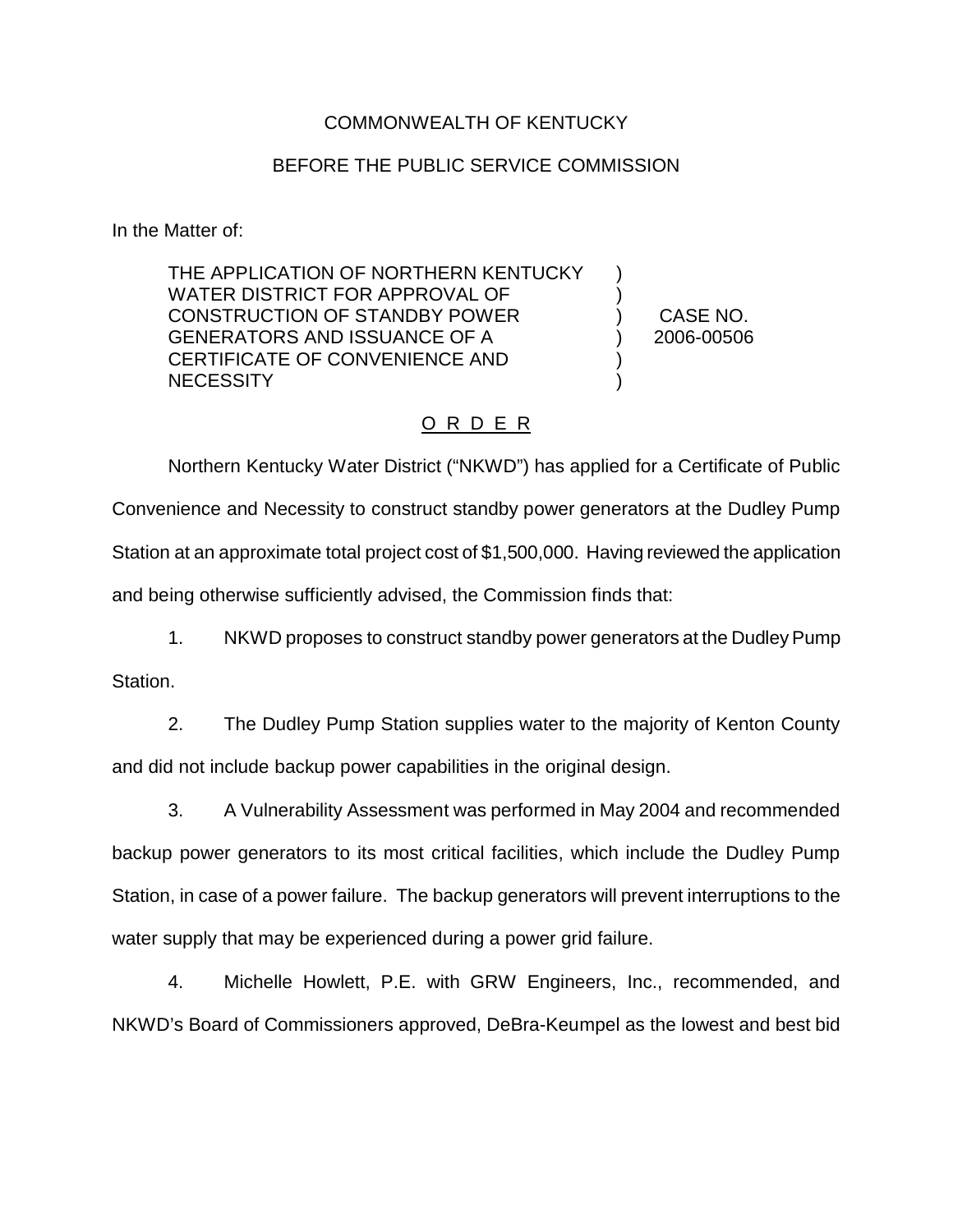for the construction of the Dudley Pump Station standby generators at a cost of \$1,074,000.

5. NKWD proposes to finance \$1,500,000 of the proposed project through a Bond Anticipation Note to be issued in 2007.

6. GRW Engineers, Inc. of Lexington, Kentucky prepared the drawings and specifications for the proposed standby generators.

7. Approval from the Division of Water of the Environmental and Public Protection Cabinet, Department for Environmental Protection, is not required for this type of construction.

8. The public convenience and necessity require the construction of the proposed Dudley Pump Station standby generators.

IT IS THEREFORE ORDERED that:

1. NKWD is granted a Certificate of Public Convenience and Necessity to proceed with the proposed construction as set forth in its application.

2. NKWD shall notify the Commission prior to performing any additional construction not expressly authorized by this Order.

3. Any deviation from the construction approved shall be undertaken only after notifying the Commission.

4. NKWD shall furnish documentation of the total costs of this project including the cost of construction and all other capitalized costs (engineering, legal, administrative, etc.) within 60 days of the date that construction is substantially completed. Construction costs shall be classified into appropriate plant accounts in accordance with the Uniform System of Accounts for water utilities prescribed by the Commission.